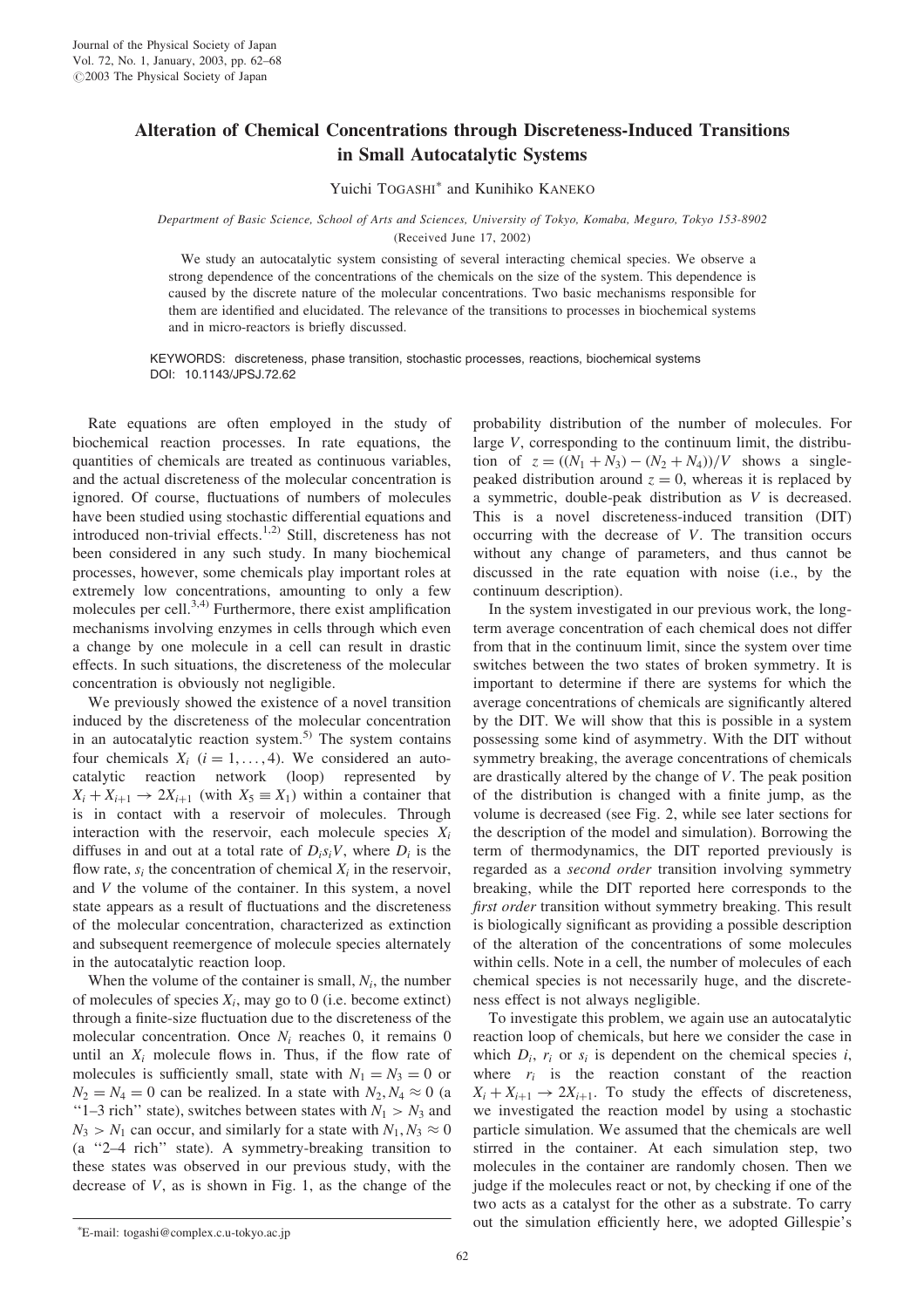

Fig. 1. Probability distribution of  $z \equiv (x_1 + x_3) - (x_2 + x_4)$ . Here  $s_i = 1$ , and  $D = 1/128$ . For  $V > 256$ , z has a distribution around 0, corresponding to the fixed point state  $x_i = 1$  (for all i). For  $V \le 64$ , the distribution has double peaks around  $z = 4$ , corresponding to the 1–3 rich state  $(N_1, N_3 \gg N_2, N_4 \approx 0)$ , and  $z = -4$ , corresponding to the 2–4 rich state.



Fig. 3. The average concentration  $\bar{x}_i$  in Case I:  $s_1 = s_3 = 1.7$ ,  $s_2 = s_4 = 0.3$ , as a function of the volume V (sampled over a time span of 10<sup>6</sup> for  $V > 1024$ , 10<sup>7</sup> for 32 <  $V \le 1024$ , and 10<sup>8</sup> for  $V \le 32$ , also the same for Figs. 5 and 9).  $D = 1/128$ .

![](_page_1_Figure_5.jpeg)

Fig. 5. The average concentration  $\bar{x}_i$  in Case I':  $s_1 = s_3 = 1.9$ ,  $s_2 = 0.19$ ,  $s_4 = 0.01$ , as a function of the volume V.  $D = 1/128$ .

![](_page_1_Figure_9.jpeg)

Fig. 2. Probability distribution of  $x_3$  in our model with  $s_1 = s_2 = 1.99$ ,  $s_3 = s_4 = 0.01, D = 1/128$ , sampled over a time span of  $5 \times 10^6$ , for different V (see Case II for details).

![](_page_1_Figure_11.jpeg)

Fig. 4. Probability distribution of  $x_1$  and  $x_2$ , sampled over a time span of  $5 \times 10^6$ .  $s_1 = s_3 = 1.7$ ,  $s_2 = s_4 = 0.3$  (Case I).  $D = 1/128$ . In the case  $V = 2048$ , peaks around  $x_i = s_i$ , which correspond to the fixed point at the continuum limit, is shown. As V decreases, the peaks get broader according to fluctuations, and the tail of the distribution of  $x_2$  reaches 0. Thus, there appears a peak around  $x_2 = 0$ .

![](_page_1_Figure_13.jpeg)

Fig. 6. Time series of the number of molecules  $N_i$  for  $V = 16$ . Here  $s_1 = 0.09$ ,  $s_2 = 3.89$ ,  $s_3 = s_4 = 0.01$ , and  $D = 1/64$ . There is a transition to the 2–4 rich state at  $t = 4511$ . In the 2–4 rich state,  $X_4$  molecules flow out at the rate  $D$ , and  $N_4$  thereby decreases. Due to the flow of  $X_3$ molecules, switching from  $N_2 > N_4$  to  $N_2 < N_4$  occurs, and  $N_4$  increases again (as seen at  $t = 4743$ ). Here, the interval over which the switching takes place is longer than the interval of  $X_3$  inflow,  $1/DV_{33} = 400$ , and is indeed long enough for most  $X_4$  molecules to diffuse out before  $X_3$ molecules can flow into the system. Thus, here  $N_4$  readily decreases to 0 before the switch. At  $t = 5300$ , with  $N_4 = 0$  an  $X_3$  molecule flows into the container, leading to a switch to the 1–3 rich state.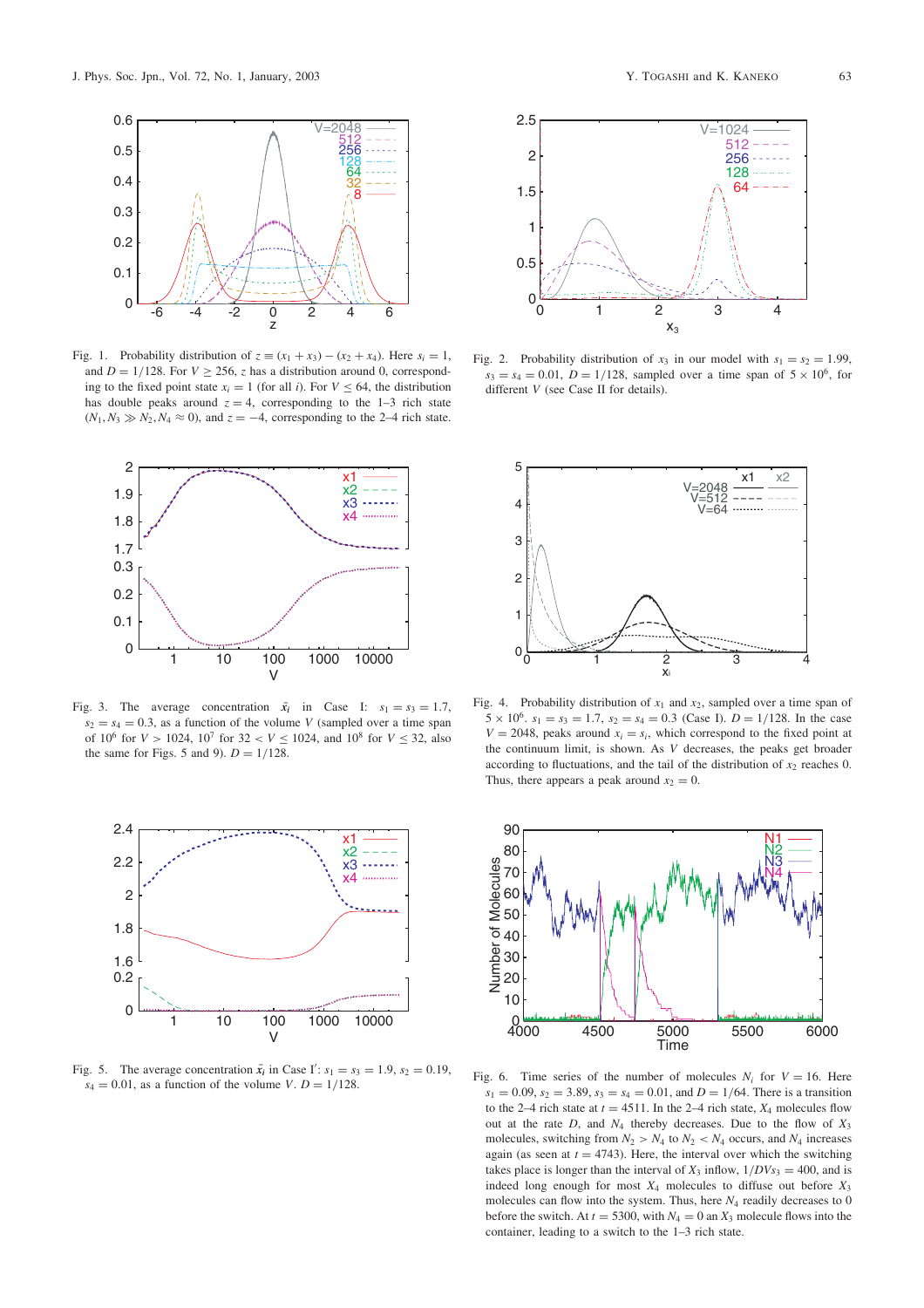direct method<sup>6)</sup> (see Appendix).<sup>7)</sup>

Note that for there to be a DIT to a 1–3 or 2–4 rich state, it is necessary that the time interval for inflow of molecules be longer than the time scale of the reactions. This time interval for  $X_i$  inflow should be  $\sim 1/D_i s_iV$ . In our previous study, in which we considered the case of identical parameter values for all  $i$ , the discreteness of the molecular concentration has the same effect for all the molecule species, and the transition occurs near  $DsV = r$ .

It is important to realize that the relevance of the discreteness of the molecular concentration depends on the reaction and flow rates of each molecule when the parameter values are not identical. For example, if  $D_1s_1 < D_2s_2$ , the inflow time interval for  $X_1$  molecules is longer than that for  $X_2$  molecules, so that the discreteness of the  $X_1$  flow has a greater effect on the behavior of the system. In general, V may determine the species that become extinct, and the average concentration of each molecule can be greatly changed by the discreteness effect.

Here, we consider the case in which  $s_i$  is species dependent, while  $D$  and  $r$  are identical for all species  $(r = 1)$ , for the autocatalytic loop introduced above. With this choice, the discreteness effect of each chemical  $X_i$ depends on i. In this system, we find discreteness effects that result in changes of the average concentrations  $\bar{x}_i$ , with the temporal average of the concentration  $x_i = N_i/V$ . Although this result is obtained with this simple example, the mechanism we find would appear to be quite general, and hence there is reason to believe that the DIT we find exists in a wide variety of real systems.

We first consider the effect of the discreteness of the inflow of chemicals and how this depends on the relation between the reaction rate and the inflow rate. In our model, the inflow interval of  $X_i$  is  $\sim \frac{1}{D_s}$ , and the time scale of the reaction is  $\sim \frac{x_i}{rx_i x_{i+1}}$ . When the former time scale is larger than the latter, the reaction from  $i$  to  $i + 1$  can proceed to completion before the inflow of species  $i$  occurs. Then  $N_i$ becomes 0. As long as  $N_i = 0$ , no reaction to produce chemical  $X_i$  occurs, and the average density may be decreased radically from the continuum limit case.

## Case I: inflow discreteness and reaction rate

As a simplest example to study this mechanism, we consider the case with  $s_1 = s_3 > s_2 = s_4$ . In this case, the rate equation in the continuum limit has a stable fixed point  $\forall i : x_i = s_i$ . When V is large, each  $x_i$  fluctuates around this fixed point. The average concentration  $\bar{x}_i$  is shown in Fig. 3. With the decrease of V, the difference between the pair  $\bar{x_1}$ and  $\bar{x}_3$  and the pair  $\bar{x}_2$  and  $\bar{x}_4$  is amplified, and there is clear deviation from the continuum limit case.

The mechanism responsible for this amplification can be understood as follows. As  $V$  is decreased, we have found that the 1–3 rich state, with extinction of  $X_2$  and  $X_4$ , appears when the increase of  $\bar{x_1}$  and  $\bar{x_3}$  occurs. To realize  $N_2 = N_4 = 0$ , it is necessary for the inflow interval of  $X_2$ or  $X_4$  to be longer than the time scale of the reaction. The inflow interval of  $X_i$  molecules is  $\sim \frac{1}{D_{S_i}V}$ , while the time scale for the reaction is  $\sim \frac{x_i}{rx_i x_{i+1}}$ . Since we set  $r = 1$  and  $x_i = O(1)$ , the 1–3 rich state appears for  $\frac{1}{p_{s_2}v}$ ,  $\frac{1}{p_{s_4}v} > \frac{1}{r}$ , while the 2–4 rich state appears for  $\frac{1}{Ds_1V}$ ,  $\frac{\overline{1}^{s_2}}{Ds_3V} > \frac{\overline{1}^{s_4}}{r}$ . Thus in the present case, the 1–3 rich state is first observed as V is decreased. In

the range of values of V for which the relations  $\frac{1}{Ds_1V}$ ,  $\frac{1}{Ds_3V}$  $\frac{1}{r} < \frac{1}{Ds_2V}$ ,  $\frac{1}{Ds_4V}$  are satisfied, the 1–3 rich state is realized often, while the 2–4 rich state is not (see Fig. 4).

Once the  $1-3$  rich state is realized, an  $X_2$  molecule and an  $X_4$  molecule must enter the system almost simultaneously for the system to break out of this state. Thus the 'rate of interruption' of the 1–3 rich state is roughly proportional to  $s_2s_4V^2$ , the product of the rates of  $X_2$  inflow and  $X_4$  inflow. The expected residence time in the 1–3 rich state is the reciprocal of the rate of interruption. Thus the ratio of the expected residence times in the 1–3 rich and 2–4 rich states is  $\frac{s_1 s_3}{s_2 s_4}$ .

From the above considerations, we expect that for some  $V \approx \frac{r}{Ds_2}$ , there appears a transition to the 1–3 rich state, leading to a drastic increase of the 1–3 concentration. The validity of this conclusion has been confirmed by several simulations, one of whose results is shown in Fig. 3.

## Case I': imbalance of inflow discreteness

The transition discussed above can create a stronger effect on the concentrations. As an example, consider the case  $s_1 = s_3 > s_2 > s_4.$ 

In this case, as in case I, the 1–3 rich state is stable. While in this state, the system switches from a condition of  $N_1 >$  $N_3$  to one of  $N_1 < N_3$  due to  $X_2$  inflow and from  $N_1 < N_3$  to  $N_1 > N_3$  due to  $X_4$  inflow. Since the latter event is less frequent for  $s_2 > s_4$ , the condition  $N_1 < N_3$  is satisfied for a greater amount of time in the 1–3 rich state. Hence, it is expected that  $x_1 < x_3$ . This is confirmed by the results displayed in Fig. 5. This is in strong contrast with the result in the continuum limit, where  $\bar{x_1} \approx \bar{x_3}$  if  $D \ll rs_i$  (i.e., the time scale of the reactions is much shorter than that of the inflow). The significant difference between  $\bar{x_1}$  and  $\bar{x_3}$  found here appears only when the 1–3 rich state is realized through the effect of the discreteness of the flow of  $X_4$  molecules. As shown in Fig. 5, there is amplification of the difference between  $\bar{x_1}$  and  $\bar{x_3}$  as V decreases that occurs simultaneously with the transition to the 1–3 rich state.

#### Case II: inflow and outflow

When  $Ds_iV$  is small enough to insure the existence of both 1–3 and 2–4 rich states, the preference of states can depend on the concentrations  $s_i$ . The preferred state is selected through another DIT caused by outflow rather than inflow of a particular chemical.

As an example, we consider the case  $s_2 \geq s_1 > s_3 = s_4$ . Here again, the rate equation in the continuum limit has a stable fixed point. If  $D \ll rs_i$ , then  $x_1, x_3 \approx \frac{s_1+s_3}{2}$  and  $x_2, x_4 \approx \frac{s_2+s_4}{2}$  at the fixed point  $\frac{s_2+s_4}{2}$  at the fixed point.

As discussed above, 1–3 and 2–4 rich states appear for small  $Ds_3V$ . In the 2–4 rich state, it is likely for  $N_4$  to decrease as a result of the outflow of  $X_4$  and the reaction  $X_4 + X_1 \rightarrow 2X_1$  facilitated by the inflow of  $X_1$ .

If  $s_4V < 1$ , it may be the case that all  $X_4$  molecules flow out, and  $N_4$  becomes 0. The time required to realize  $N_4 = 0$ from  $N_4 = n$  should be  $\sim \frac{1}{D} \log n$  when  $s_4 V \approx 0$  and  $n \gg 1$ . However, if  $s_1$  is large,  $X_4$  will be consumed by the reaction caused by  $X_1$ , and for this reason,  $N_4$  will decrease to 0 more rapidly. The time required to use up  $X_4$  may also depend on  $s_1$ . In this case, the  $1-3$  rich state is favoured by the mechanism described below.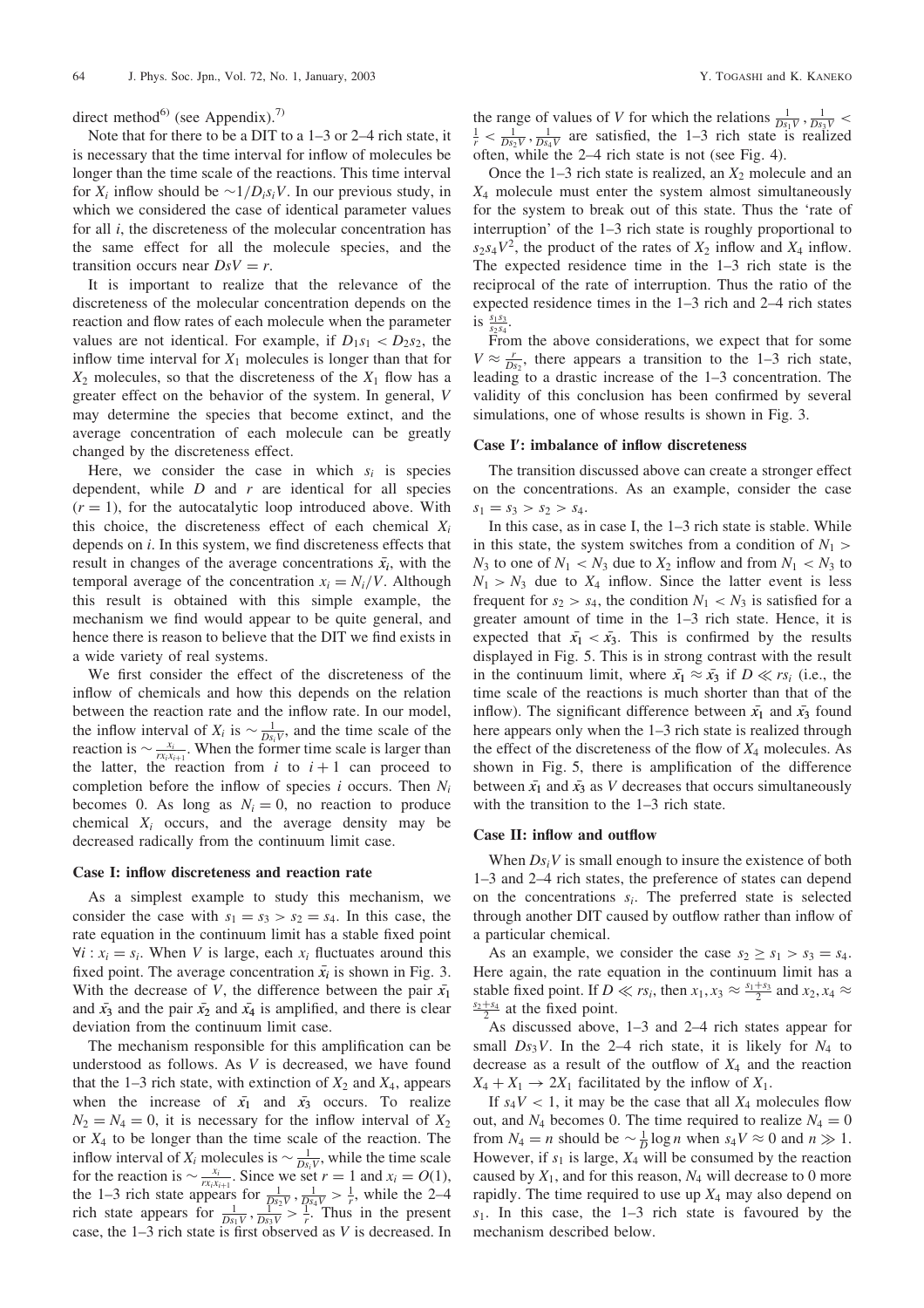![](_page_3_Figure_2.jpeg)

Fig. 7. Probability distribution of  $x_i$  in Case II:  $s_1 = s_2 = 1.99$ ,  $s_3 = s_4 = 0.01$ , sampled over a time span of  $5 \times 10^6$ , for different V.  $D = 1/128$ . In the case  $V = 512$ , all  $x_i$  shows peaks around  $x_i = 1$ , which correspond to the fixed point at the continuum limit. When V is small, each  $x_i$  shows a peak at a different concentration, and the peak height changes greatly with change of V. For  $V = 256$ , there appear peaks at around  $x_1 = 1$ ,  $x_3 = 3$ ,  $x_2 = 4$ , and also around  $x_i = 0$  (for all i). With further decrease of V, N<sub>2</sub> and N<sub>4</sub> reach 0 more easily than  $N_1$  and  $N_3$  do. Accordingly the peaks for  $x_2$  and  $x_4$  around 0 grows as shown in the case  $V = 128$ . The system tends to stay at the 1–3 rich state, and the peak around  $x_2 = 4$  gets smaller (as shown in the case  $V = 64$ ).

![](_page_3_Figure_4.jpeg)

Fig. 8. Probability distribution of  $(x_1 + x_3)$  and  $(x_2 + x_4)$  in Case II:  $s_1 = s_2 = 1.99$ ,  $s_3 = s_4 = 0.01$ , sampled over a time span of  $5 \times 10^6$ .  $V = 32$ ,  $D = 1/128$ . With such a small V, the 2–4 rich states are destabilized, and the rate of the residence at the 1–3 rich states is almost  $10<sup>2</sup>$  times larger than that at the 2–4 rich states. The state allowed by the continuum limit,  $x_1 + x_3 \approx x_2 + x_4$  is very rare.

![](_page_3_Figure_6.jpeg)

Fig. 10. The average concentrations  $\bar{x}_i$ , sampled over a time span of  $5 \times 10^8$  for  $V \le 32$  and  $5 \times 10^6$  for  $V > 32$ , plotted as functions of the volume V.  $s_1 = 0.09$ ,  $s_2 = 3.89$ ,  $s_3 = s_4 = 0.01$ ,  $D = 1/64$ . For large V,  $\bar{x}_i$  is close to the fixed point value of the continuum limit. As V decreases, there first appears a  $2-4$  rich state, but for smaller V, this  $2-4$  rich state becomes unstable, and the residence time of the 1–3 rich state increases, leading to a sharp increase of  $\bar{x}_3$ . For much smaller  $V$  (< 0.5), only  $X_2$ molecules exist for most of the time.

![](_page_3_Figure_8.jpeg)

Fig. 9. The average concentration  $\bar{x}_i$  in Case II:  $s_1 = s_2 = 1.99$ ,  $s_3 = s_4 = 0.01$ , as a function of the volume V.  $D = 1/128$ .

![](_page_3_Figure_10.jpeg)

Fig. 11. Probability distribution of  $x_2$ , sampled over a time span of  $5 \times 10^6$ .  $s_1 = 0.09$ ,  $s_2 = 3.89$ ,  $s_3 = s_4 = 0.01$ , and  $D = 1/64$ . When V is large, there is a single peak around  $x_2 = 2$ , which corresponds to the fixed point in the continuum limit. Around  $V = 10<sup>3</sup>$ , double peaks appear around  $x_2 = 1$  and  $x_2 = 3$ , corresponding to the 2–4 rich state. As V decreases, these two peaks move apart, and near  $V = 10^2$ , the tail of the lower peak reaches 0, implying that  $N_2$  and  $N_4$  often decrease to 0. Thus here, the 2–4 rich state is unstable. Then, as V is decreased further, the peak at  $x_2 = 0$  rises sharply.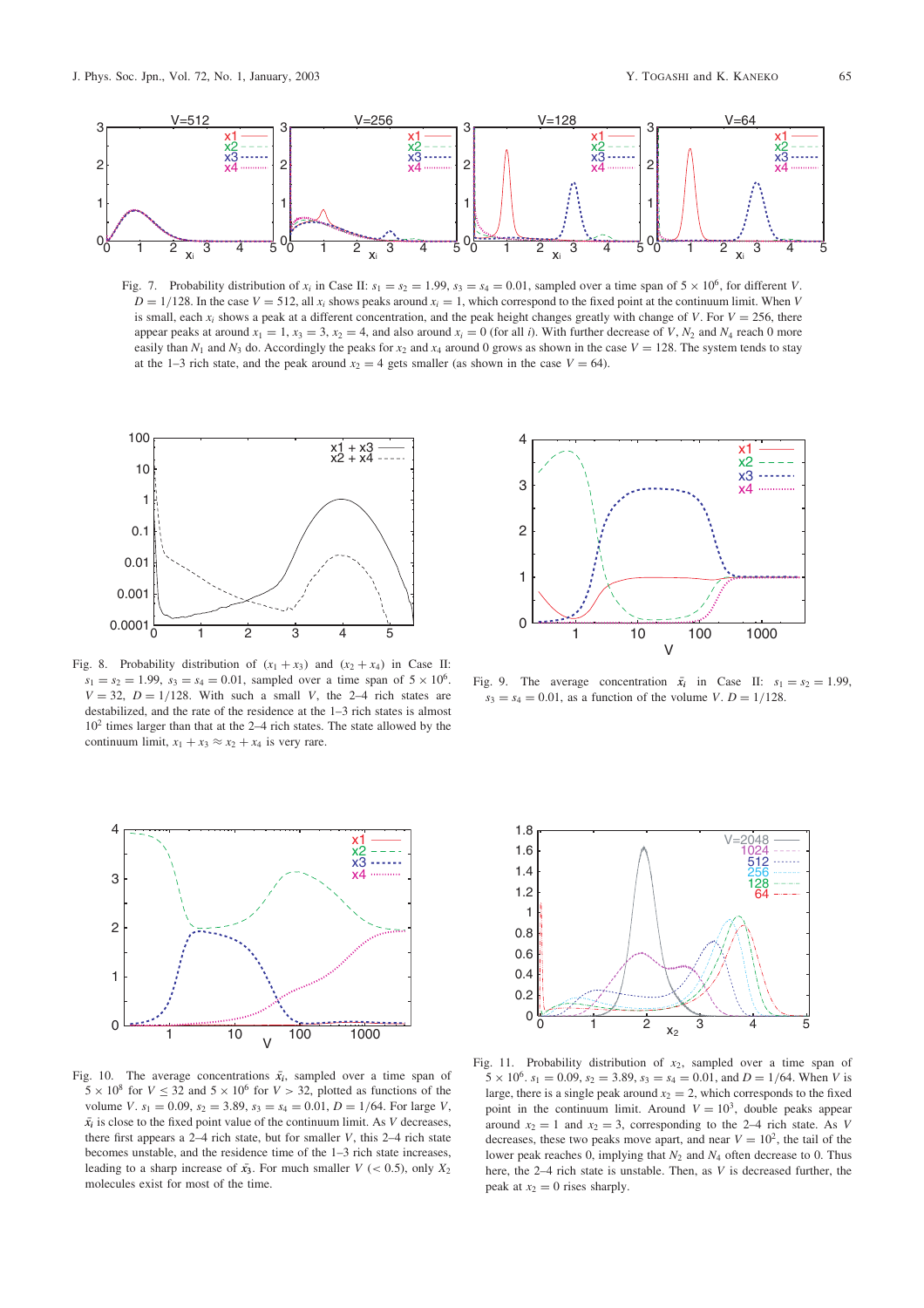When  $N_4 > 0$ ,  $N_4$  can increase again as a result of  $X_3$ inflow, which leads to switch from the  $N_2 > N_4$  condition to the  $N_2 < N_4$  condition. The inflow interval for  $X_3$  is  $\sim \frac{1}{D_{s_3}y}$ . If this interval is much shorter than the time required for  $N_4$ to reach  $0$ ,  $N_4$  may increase again, causing the 2–4 rich state to be preserved. However, if the interval is longer,  $N_4$  may decrease to 0, in which case, the 2–4 rich state can be readily destroyed by the inflow of an  $X_3$  molecule, as shown in Fig. 6.

When the system is in the 1–3 rich state, on the other hand, switches from a condition of  $N_1 > N_3$  to one of  $N_1$  <  $N_3$  due to  $X_2$  inflow, cause  $N_3$  to remain large (as in case I'). The system therefore tends to maintain the condition  $N_1$  <  $N_3$  (as long as  $D/rs_i$  is not too large). However,  $N_1$  only rarely decreases to 0, unlike  $N_4$ , because  $s_1$  is relatively large. Thus the 1–3 rich state is more stable than the 2–4 rich state, as shown in Figs. 7 and 8.

Hence, when  $V$  is decreased sufficiently to satisfy  $s_4V < 1$ , and the time interval  $\frac{1}{Ds_3V}$  is sufficiently long to allow  $N_4$  to decrease to 0, the 2–4 rich state loses stability, and the residence time in the 1–3 rich state increases, due to the discreteness of  $X_4$ . As a consequence,  $\bar{x}_3$  increases as V decreases, as shown in Fig. 9.

#### Amplification by Discreteness

Summarizing the findings discussed above, differences among the 'degrees of discreteness' of the chemicals lead to novel DIT. The average chemical concentrations are greatly altered by this DIT. Indeed, as the system size (the volume V) changes, there is a sharp transition to a state qualitatively different from that found in the continuum limit. There are two key parameters with regard to discreteness: One is  $\frac{1}{Ds_iV}$ (investigated in case I), the inflow time interval for  $X_i$ , and the other is  $s_iV$  (investigated in case II), the number of species  $X_i$  molecules in the system when it is at equilibrium with the reservoir.

If the interval  $\frac{1}{Ds_iV}$  is longer than the time scale of the reaction,  $\frac{x_i}{rx_ix_{i+1}}$ , the discreteness of the  $X_i$  inflow is relevant. In such a situation, the  $X_i$  molecules present in the system may be completely consumed by the reaction before any new  $X_i$  molecules flow in, so that  $N_i$  may reach 0.

Then, if the condition  $s_iV < 1$  is satisfied in addition to the above stated condition,  $N_i$  can become 0 as a result of all  $X_i$  molecules flowing out of the system. In this case, the relation between the time necessary to realize a switch that increases  $N_i$  and the time necessary for  $N_i$  to decay to 0 is also important.

With the above two conditions satisfied for each species  $X_i$ , there appear several switches to different states as V is changed. As an example, we considered the case in which  $s_1 = 0.09$ ,  $s_2 = 3.89$ ,  $s_3 = s_4 = 0.01$ , and  $D = 1/64$ . In this case, the average concentration  $\bar{x}_i$  exhibits three transitions as V is decreased, as shown in Fig. 10.

First, in the continuum limit,  $\bar{x_1}$  and  $\bar{x_3}$  are very small, as resulted from the fact that  $s_1 + s_3 \ll s_2 + s_4$ . Around  $V = 10<sup>3</sup>$ , the discreteness of  $X<sub>3</sub>$  becomes significant, and the 2–4 rich state appears. Then the reactions  $X_2 + X_3 \rightarrow$  $2X_3$  and  $X_3 + X_4 \rightarrow 2X_4$  take place only sporadically. Contrastingly, the flow of  $X_1$  molecules is fairly steady. Thus, while the system is in the 2–4 rich state,  $N_2 > N_4$  is satisfied for most of the time, as shown in case I'. Figure 11

displays the distribution of  $x_2$ . Double peaks corresponding to the 2–4 rich state appear in this situation.

In the 2–4 rich state with  $N_2 > N_4$ ,  $X_2$  molecules flowing into the system raise  $N_2$  to the level of  $s_2V$ , establishing equilibrium with the reservoir. At the same time,  $X_4$ molecules flow out, and  $N_4$  decreases to the level of  $s_4V$ , as seen in case II.

As seen in case II, The difference between  $N_2$  and  $N_4$ increases with further decrease of V, since the switching rate decreases. In Fig. 11, the gap between the two peaks in the distribution of  $x_2$  is seen to become larger as V decreases. Around  $V = 10^2$ , finally, the imbalance between  $N_2$  and  $N_4$ destabilizes the 2–4 rich state. For this reason, the 1–3 rich state becomes almost as stable as (or more stable than) the 2–4 rich state, in spite of the relation  $s_1 + s_3 \ll s_2 + s_4$ . The residence time in the 1–3 rich state increases sharply, causing  $\bar{x}_3$  to increase (as shown in Figs. 6 and 10). In fact,  $\bar{x_3}$  increases to approximately 2, which is *more than 30 times* larger than its value in the continuum limit. $8$ )

For very small V (i.e.  $V < 2$ ),  $N_1$  and  $N_3$  decrease to 0 quite readily, and thus the 1–3 rich state is also easily destroyed. In this situation, for most of the time only one chemical exists in the container. Here, only  $\bar{x_2}$  has a large value, with all of the others near or at  $N_i = 0$ .

In the manner described above, non-trivial alteration of chemical concentrations as a result of DIT was observed. It has been found that those molecule species whose numbers vanish are determined not only by the flow rates but also by the network and dynamics of the reactions. For example, when V is relatively large ( $V \approx 10^2$ ),  $\bar{x}_3$  decreases as  $s_3$ increases.

### **Discussion**

In conclusion, we have reported a DIT that leads to a strong effect on the average concentrations of the chemicals. Although we have studied a simple case with only four chemicals here, we have found that this type of DIT appears in more complex reaction networks of a more general nature.

In fact, we have randomly chosen a catalytic reaction network consisting of few hundred species, and studied the population dynamics of each chemical species with the scheme of stochastic simulation adopted here. For some reaction networks we have observed the DIT as the volume is decreased. In such cases, we have found that the combination of the two mechanisms we studied here leads to a variety of transitions and alterations of molecular concentrations. Although the example reported in the present paper is quite simple and may look special, the mechanism found in the example gives a basis for DIT in complex reaction network.

Generally speaking, DIT and its effects on molecular concentrations are likely to be observed with chemical networks containing autocatalytic reactions. However, in some examples they are observed even without autocatalytic reactions. When some part of reaction networks works as an autocatalytic sub-network as a set, as seen in hypercycles, $^{11}$ ) the DIT of the present mechanism is possible.

It is now experimentally feasible to construct a catalytic reaction system in a micro-reactor, and to design other types of systems with small numbers of molecules. Also, there was great advance in techniques for detection of small numbers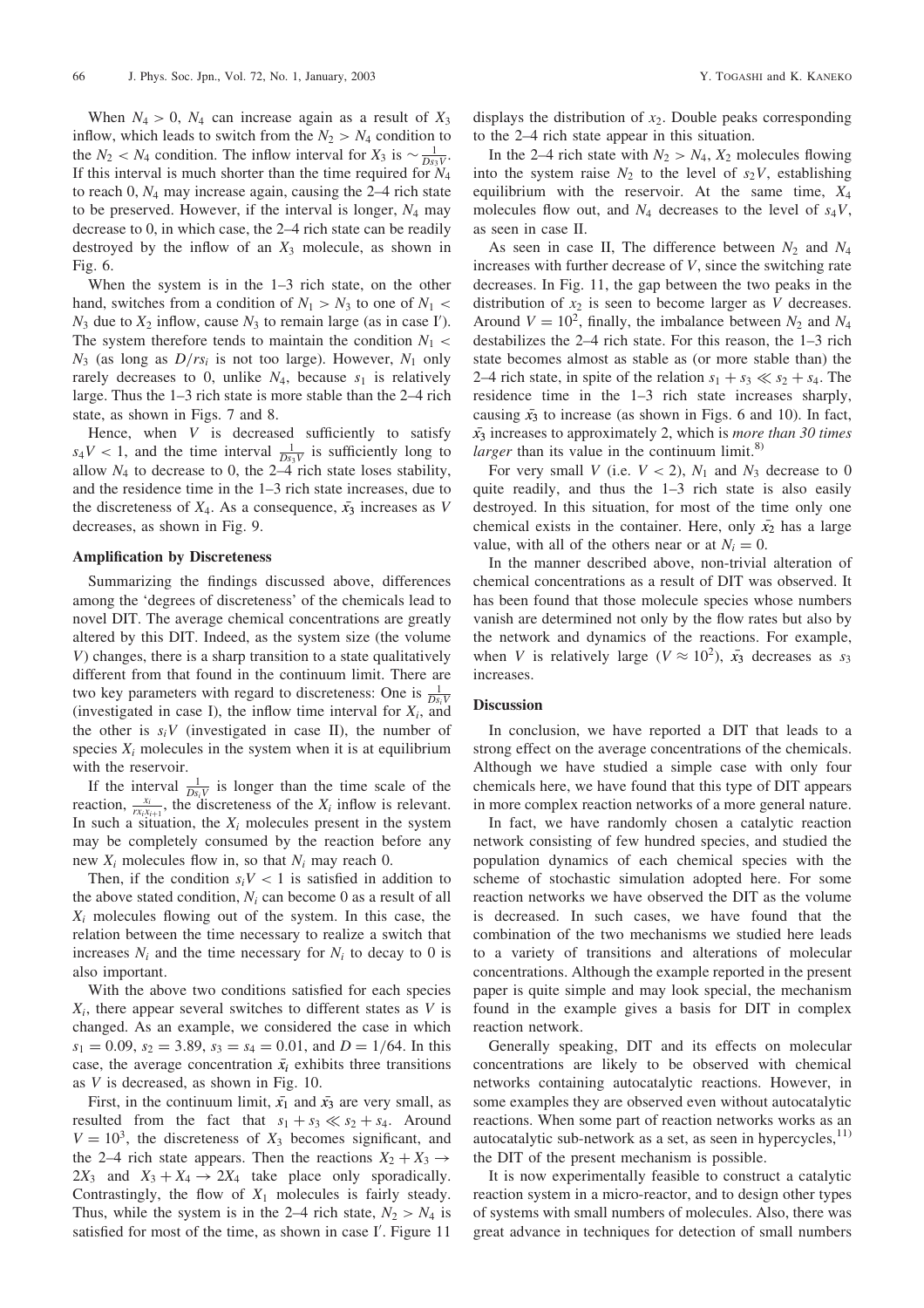(on the order of 1 to  $10<sup>2</sup>$ ) of molecules using fluorescence or other new methods such as thermal-lens microscopy.<sup>12)</sup> In such systems, experimental verification of DIT should be possible. Also, we believe that the alterations of chemical concentrations resulting from DIT that we found will have practical applications, since quite high accumulation of dilute chemical species is possible as we have shown here.

Since the number of molecules in a biological cell is often small, the relevance of DIT to cell biology is obvious. For example, in cell transduction, the number of signal molecules is often less than 100, and even a single molecule can switch the biochemical state of a cell.<sup>13)</sup> In our visual system, a single photon in retina is amplified to a macroscopic level. $^{14)}$  Transmission of signals through neurons via synapses also often involves a small number of molecules.<sup>15)</sup> Chemical reaction network consisting of several autocatalytic reaction is widely seen in a cell, and such autocatalytic process provides a candidate for amplification of an effect of a single molecule. Since the DIT we reported here is generally observed in autocatalytic reaction networks, it is expected that it may be used in a biochemical reaction network in a cell. Indeed, according to our results, the nontrivial accumulation of dilute molecules and switching among several distinct states with different chemical compositions may be realizable by, for example, the control of flow by receptor. Additionally, in some preliminary simulations with large reaction networks, some sub-networks can be effectively activated or inactivated by DIT. In such cases, transitions between several states characterized by active sub-networks can be observed, which will be relevant to switching between cellular states by a few signal molecules.

Switching the expression of genes on and off is a focus of interest in bioinformatics. This digital behavior is also connected with the concentration of proteins present. As is pointed out,13) genetic regulation is under stochasticity coming from smallness in the number of associated molecules. As we have seen in our model, one chemical species can exhibit both an on/off switch and continuous regulation of other chemicals, even if the number of molecules of this species is small. We believe that the switching of chemical states facilitated by our DIT plays a role in the regulation of genetic and metabolic processes in cells.

Throughout the paper we have adopted stochastic particle simulations. Of course master equation approach is also equivalently possible, which is especially useful if some analytic tools for it are developed. For example, use of Fokker-Planck equations derived in the limit of large volume (molecule numbers), is a powerful tool.<sup>16)</sup> Since our DIT occurs when the volume (the number of molecules) is quite small, such tools are so far not available. In future it will also be important to develop some analytic tools for a system where the discreteness in the number is essential.

#### Acknowledgements

This research was supported by Grants-in-Aid for Scientific Research from the Ministry of Education, Culture, Sports, Science and Technology of Japan (11CE2006).

### Appendix: Details of the Simulation

#### Details of the model

We assumed that the chemicals are well stirred in the container and the molecules have no volume. Thus the rate of the reaction  $X_i + X_{i+1} \rightarrow 2X_{i+1}$  is given by  $R_i \equiv r_i x_i x_{i+1}$ [concentration/time], where  $r_i$  is the reaction constant and  $x_i$ is the concentration of the chemical  $X_i$ . By rewriting it with the use of  $N_i$ , the number of  $X_i$  molecules, the rate of the reaction is given by  $R_i V \equiv \frac{r_i N_i N_{i+1}}{V}$  [reactions/time]. In the same way, the rate of the  $X_i$  inflow is given by  $D_i s_i V$ [molecules/time], corresponding to  $D_i s_i$  [concentration/ time], whereas that of the  $X_i$  outflow is given by  $D_iN_i$ [molecules/time], corresponding to  $D_i x_i$  [concentration/ time].

This stochastic model approaches the rate equation

$$
\frac{dx_i}{dt} = r_{i-1}x_{i-1}x_i - r_i x_i x_{i+1} + D_i(s_i - x_i)
$$

when one takes a continuum limit, given by  $V \to \infty$ .

We also assumed that the area of the surface of the container is proportional to the volume V, and thus the rate of the  $X_i$  flow is proportional to  $D_iV$ , to have this welldefined continuum limit for  $V \to \infty$ . One might assume that the area of the surface should be  $V^{2/3}$ , and the rate of the  $X_i$ flow should be proportional to  $D_iV^{2/3}$ . This change of setting alters just the parameter values. By suitably adjusting parameters  $D_i$  and/or  $s_i$ , the same transitions to the switching states and the alteration of average concentrations are observed, even with such settings.

With the rates of the reactions and the flows above, we carried out the stochastic simulation. In principle, one can carry out the simulation, by randomly selecting two molecules, and transforming one of them to other molecule, according to the reaction rule, with the probability proportional to the rate of reaction, when these molecules react. Here, as an efficient simulation method, we adopt Gillespie's direct method, instead.

#### Gillespie's direct method

In our system, the state of the system is determined by  $N_i$ , the number of molecules, and is changed only when one reaction or one molecular flow occurs. Thus the rate of the reactions and the flows do not change until the next event (one reaction or one molecular flow) occurs, so that the lapse time to the next event decays exponentially.

Gillespie's direct method $^{6)}$  stands on this fact. First, we determine the lapse time to the next event by exponentiallydistributed random numbers, and set the time forward. Next, we determine which event occurs, with the proportion to the rate of the event. We change the state according to the event, and re-calculate the rate of the reactions and the flows. These steps are executed repeatedly, until the specified time elapses.

In some cases, especially with complicated reaction networks, there are more efficient methods (see refs. 17 and 18). Here, for simplicity, we adopted the Gillespie's direct method. Our result discussed above does not depend on which method to use.